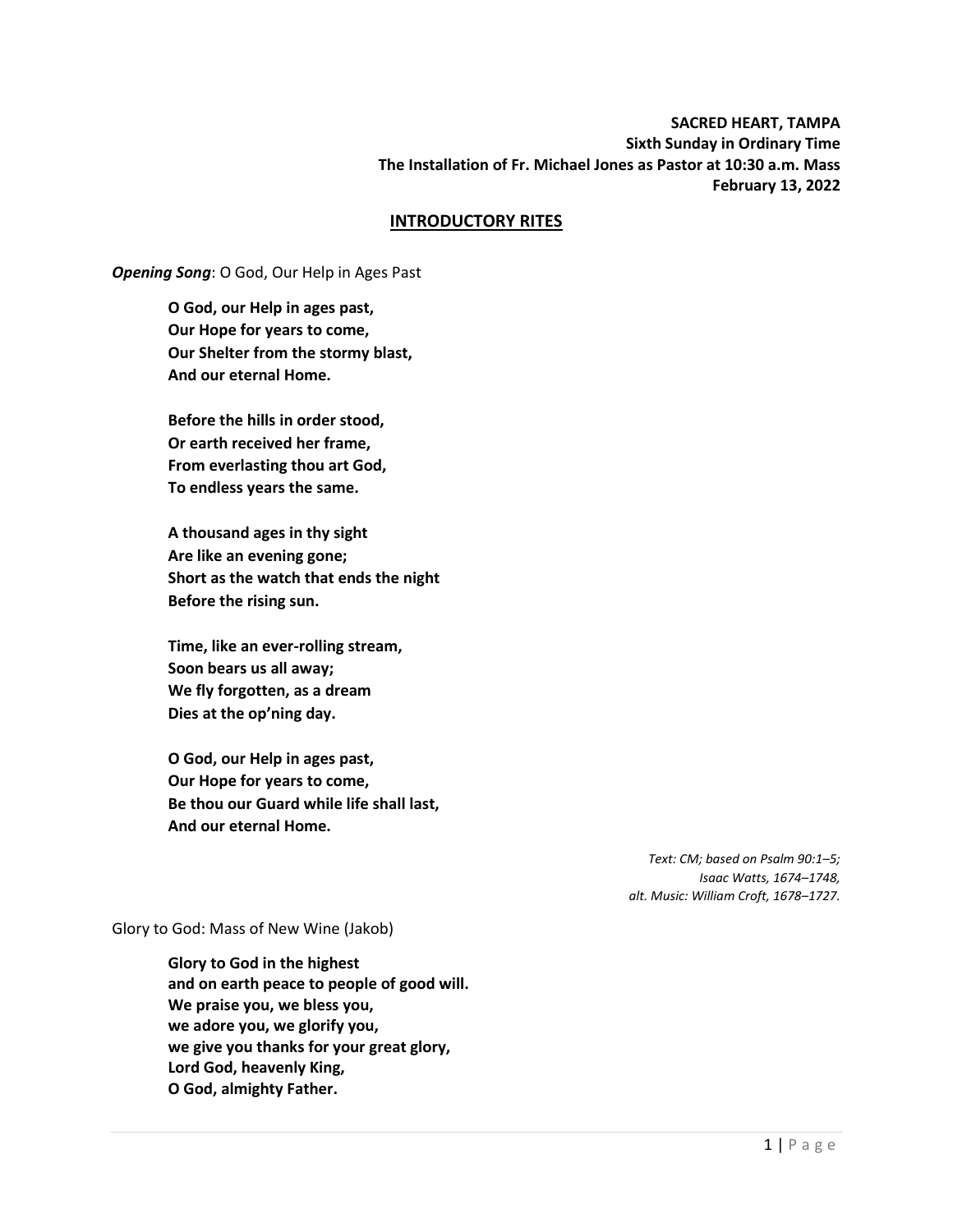**Lord Jesus Christ, Only Begotten Son, Lord God, Lamb of God, Son of the Father, you take away the sins of the world, have mercy on us; you take away the sins of the world, receive our prayer; you are seated at the right hand of the Father, have mercy of us.**

**For you alone are the Holy One, you alone are the Lord, you alone are the Most High, Jesus Christ, with the Holy Spirit, in the glory of God the Father. Amen.**

*© 2011, Phil Jakob*

Dismissal of the Children: (9:00 a.m. Mass Only)

**Word of God, renew your children, make them now your living sign. Recreate them for your purpose in this place and in this time.**

**Word of God, renew your people, make them now your living sign. Recreate them for your purpose in this place and in this time.**

#### **LITURGY OF THE WORD**

**First Reading:** Jeremiah 17: 5-8

*Psalm 1:* Blessed is the Man

#### **Blessed is the man who ponders the law of the Lord day and night**

*Music: © 2022 Philip Jakob Text: Abbey Psalms & Canticles © 2010, 2018, USCCB*

**Second Reading:** 1 Corinthians 15:12, 16-20

*Gospel Greeting:* Salisbury Alleluia (Walker)

Rejoice and be glad; Your reward will be great in heaven.

**Gospel:** Luke 6:17, 20-26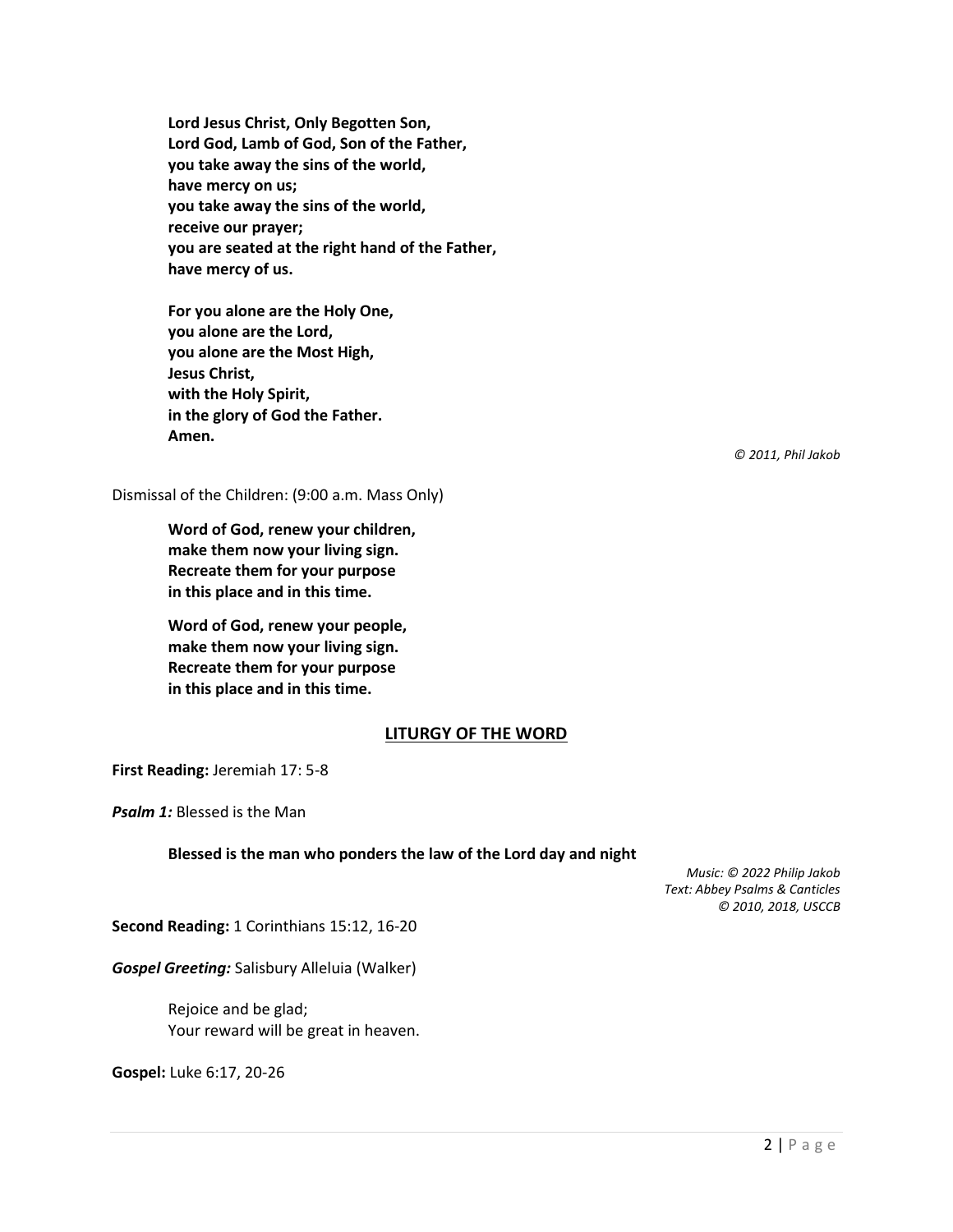#### **Homily**

Dismissal of Catechumens: (10:30am Mass)

**May the word of God strengthen you. May the word of God nourish you. May the word of God comfort you all your life.**

 *© 1996, Christopher Walker, OCP*

**Creed**

**Universal Prayer**

# **INSTALLATION BY BISHOP GREGORY PARKES OF FR MIKE JONES OFM AS PASTOR AT SACRED HEART, TAMPA**

(10:30am Mass)

Presentation of the Pastor-Elect – Welcome by the people – Presentation – Profession of Faith & Oath – Prayer of the Faithful

#### **LITURGY OF THE EUCHARIST**

*Preparation of Gifts & Altar*: As the Deer Longs (Hurd)

**Will AS THE DEER LONGS FOR RUNNING STREAMS, SO I LONG, SO I LONG, SO I LONG FOR YOU.**

**Athirst my soul for you, the God who is my life! When shall I see, when shall I see, see the face of God?**

**Echoes meet as deep is calling unto deep, over my head, all your mighty waters, sweeping over me.**

**Continually the foe delights in taunting me; "Where is God, where is your God?" Where, O where are you?**

**Defend me God, send forth your light and your truth, they will lead me to your holy mountain, to your dwelling place.**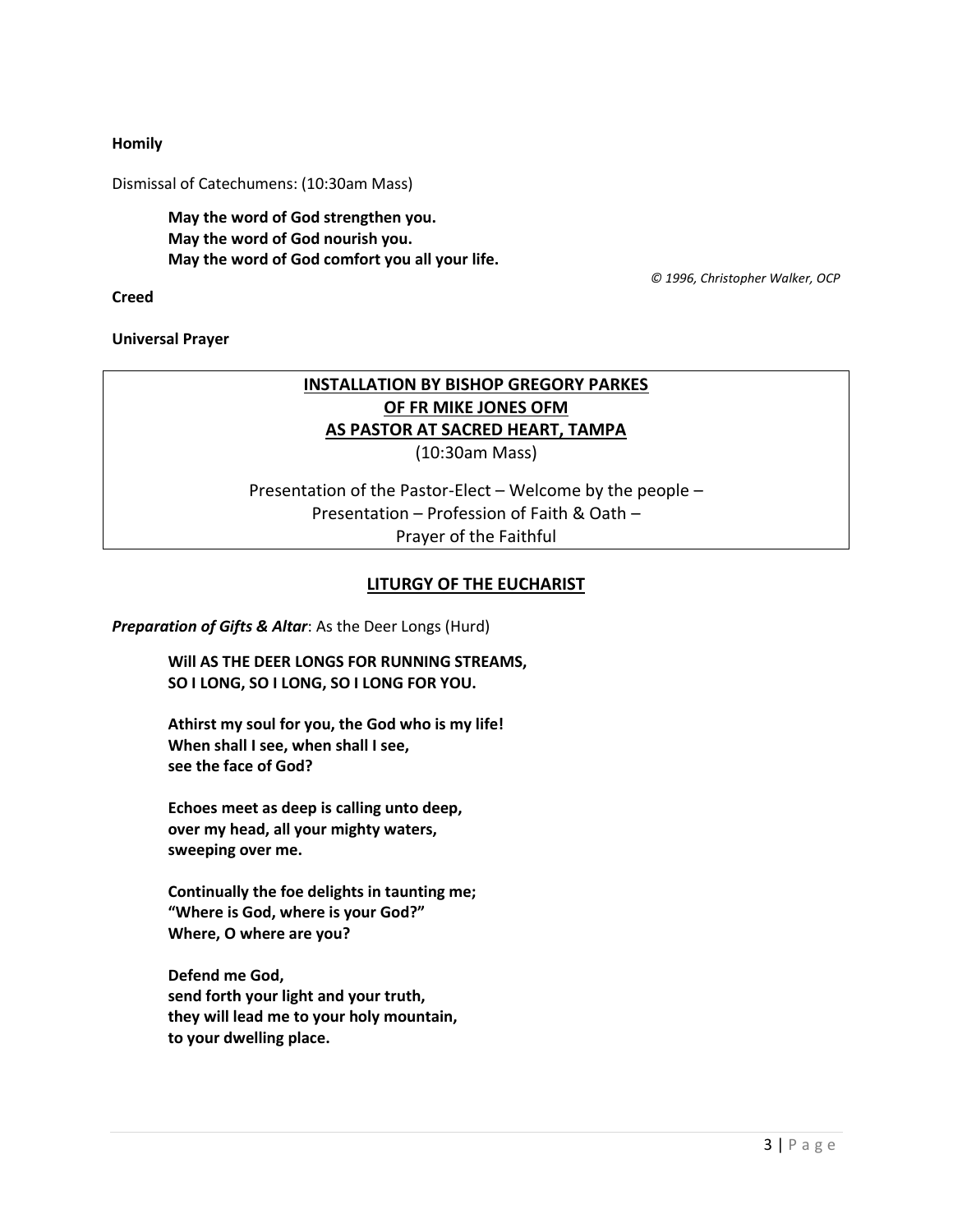**Then I shall go unto the altar of my God. Praising you, O my joy and gladness, I shall praise your name.**

> *Text: Based on Psalm 42:2–3, 8, 4; 43:3–4. Text and music © 1988, Bob Hurd. Published by OCP. All rights reserved.*

*Eucharistic Acclamations:* Mass of Creation (Haugen) Holy, Holy – When We Eat This Bread – Amen

## **COMMUNION RITE**

**Our Father**

*Lamb of God:* Mass of New Wine (Jakob)

*Communion Song:* Taste and See (Moore)

**TASTE AND SEE, TASTE AND SEE THE GOODNESS OF THE LORD. O TASTE AND SEE, TASTE AND SEE THE GOODNESS OF THE LORD, OF THE LORD.**

**I will bless the Lord at all times. Praise shall always be on my lips; my soul shall glory in the Lord for God has been so good to me.**

**Glorify the Lord with me. Together let us all praise God's name. I called the Lord who answered me; from all my troubles I was set free.**

**Worship the Lord, all you people. You'll want for nothing if you ask. Taste and see that the Lord is good; in God we need put all our trust.**

> *Text: Psalm 34; James E. Moore, Jr., b.1951, © 1983, GIA Publications, Inc.*